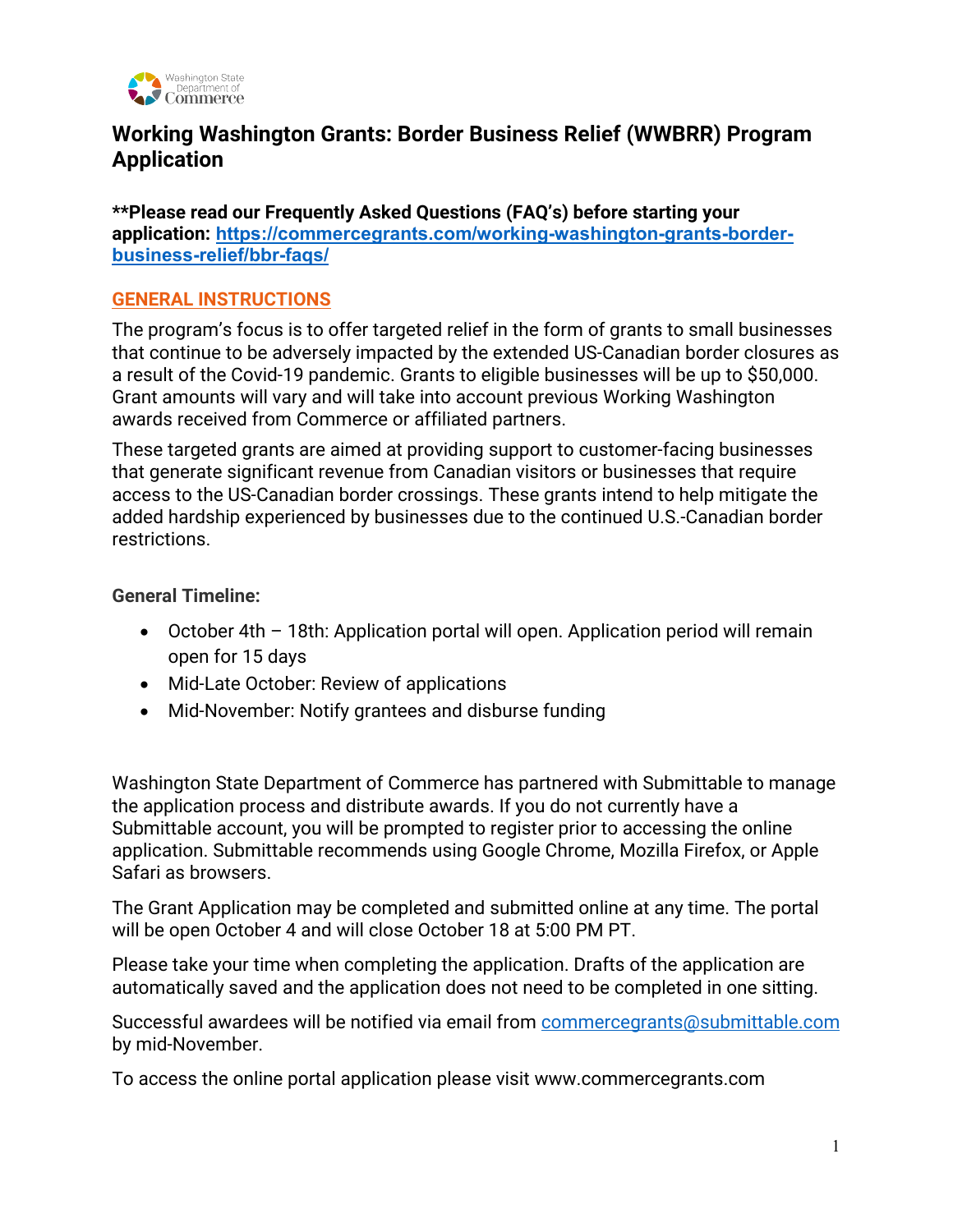

# **Working Washington Grants: Border Business Relief (WWBRR) Program Application**

## **BUSINESS INFORMATION**

## 1. Business Legal Name**\***

Enter your business legal name as shown on your Washington state business license.

## 2. Business DBA, if applicable ("Doing Business As")

Enter your "Doing Business As" tradename if different from your business legal name.

#### 3. Are you a registered non-profit business?**\***

 $\circ$ 

Yes

 $\bigcirc$ 

No

# 4. Does your business have a Unified Business Identifier (UBI) Number? **\***

 $\circ$ 

Yes

 $\circ$ No

A UBI number is a nine-digit number that registers you with several state agencies and allows you to do business in Washington State. A state issued UBI number is sometimes called a tax registration number, a business registration number, or a business license number.

You are **required to enter** a UBI number unless you are a tribal-member owned business operating on a reservation and licensed or registered with a federally recognized tribe in Washington State.

Refer to our [FAQs \(https://commercegrants.com/working-washington-grants-border](https://commercegrants.com/working-washington-grants-border-business-relief/bbr-faqs/)[business-relief/bbr-faqs/\)](https://commercegrants.com/working-washington-grants-border-business-relief/bbr-faqs/) for more information.

#### **IF YES**

4a. Washington State Business UBI Number (9 digits)**\***

Limit: 9 characters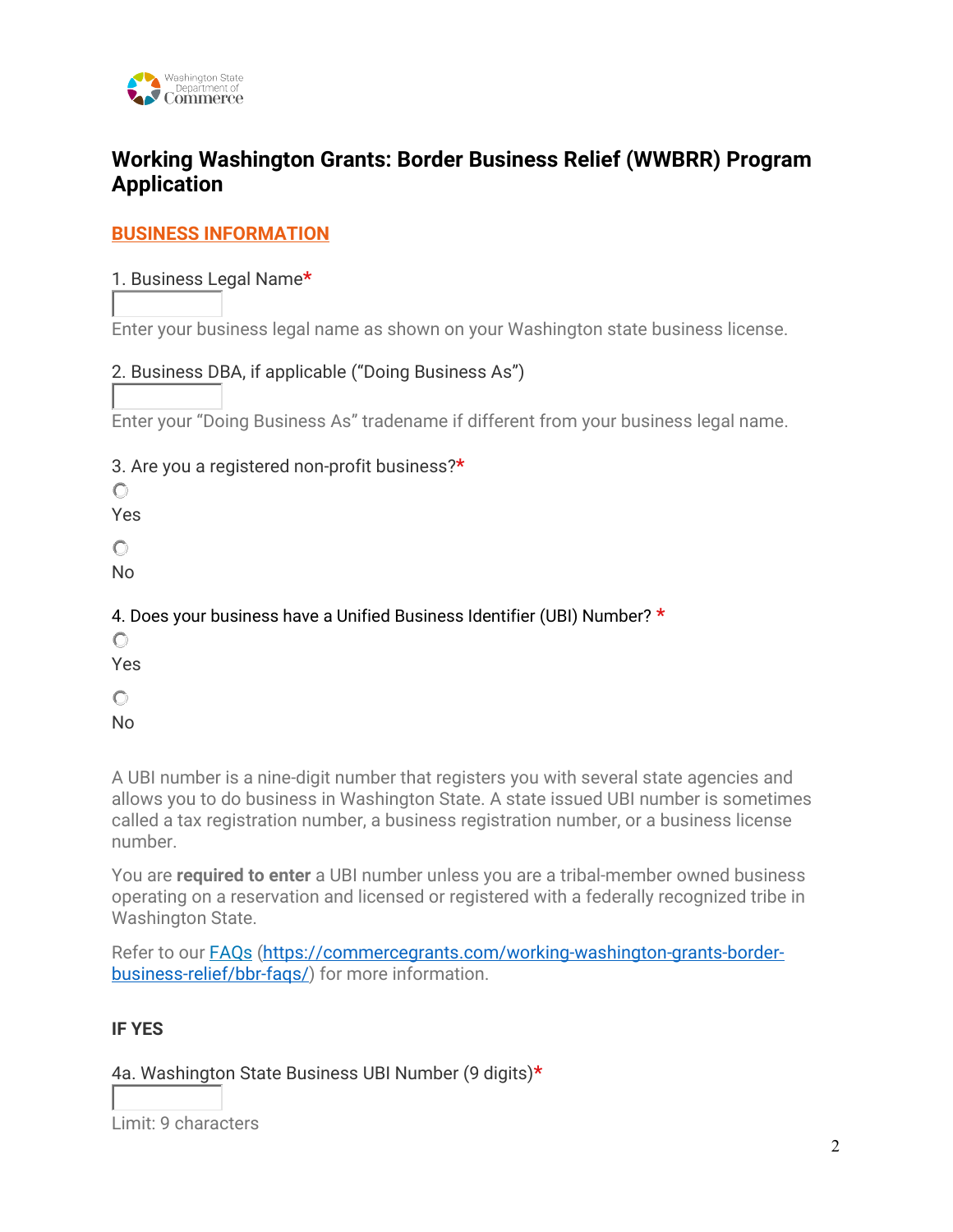

Please enter numeric digits only. Do not enter dashes. UBI Example: 123456789

## **IF NO**

4b. Is your business a tribal-member owned business operating on a reservation with a license issued by a federally recognized tribe?**\***

 $\circ$ 

Yes

 $\circ$ 

No

**IF NO** 

⛔ STOP

**Based on how you answered the above questions, you are required to enter a UBI number. If you do not know your UBI number, please refer to our [FAQs \(https://commercegrants.com/working-washington-grants-border-business](https://commercegrants.com/working-washington-grants-border-business-relief/bbr-faqs/)[relief/bbr-faqs/\)](https://commercegrants.com/working-washington-grants-border-business-relief/bbr-faqs/) for more information.**

**Submitting an application without a UBI number will make you ineligible for this grant award.** 

5. Do you have a Federal Employer Identification Number (EIN)?**\***

 $\circ$ Yes

 $\bigcirc$ 

No

An Employer Identification Number (EIN) is also known as a Federal Tax Identification Number (TIN), and is used to identify a business entity. Generally, businesses need an EIN. Like a Social Security number, the EIN number is nine digits long and assigned by the federal government. The IRS uses the number to identify taxpayers who are required to file various business tax returns. The typical format is XX-XXXXXXX.

\*Select "No" if you do not have an EIN because you are a sole proprietor and are not required. Do not provide your security number in this application as an alternative.

Refer to our [FAQs \(https://commercegrants.com/working-washington-grants-border](https://commercegrants.com/working-washington-grants-border-business-relief/bbr-faqs/)[business-relief/bbr-faqs/\)](https://commercegrants.com/working-washington-grants-border-business-relief/bbr-faqs/) for more information.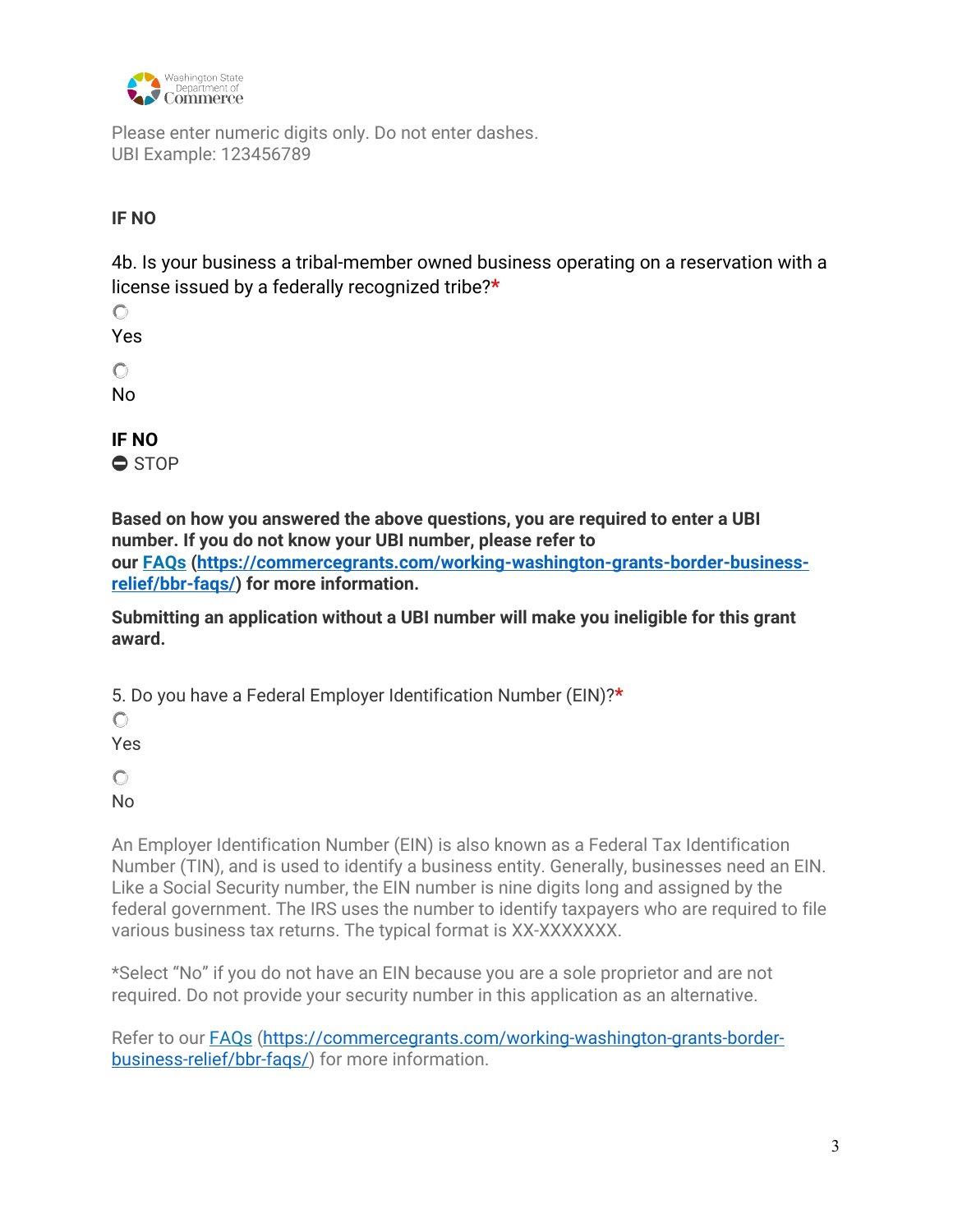

**IF YES**

## 5a. Federal Employer Identification Number (EIN)**\***

Limit: 9 characters Please enter numeric digits only. Do not enter dashes. EIN Example: 123456789

## 6. Business Address

Please use the business address [as shown on WA Department of Revenue](https://secure.dor.wa.gov/gteunauth/_/) (https://secure.dor.wa.gov/gteunauth/\_/) .

Street Address**\***

Suite or unit number (optional)

City**\***

State**\***

Select...

County**\***

Select...

7. Do you operate out of an address that is different from your business address as shown on your WA Department of Revenue business license?**\***

 $\bigcirc$ 

Yes

 $\bigcirc$ 

No

7a. Physical Location of Business Address

Physical Business Street Address**\***

Physical Business Suite or unit number (optional)

Physical Business City**\***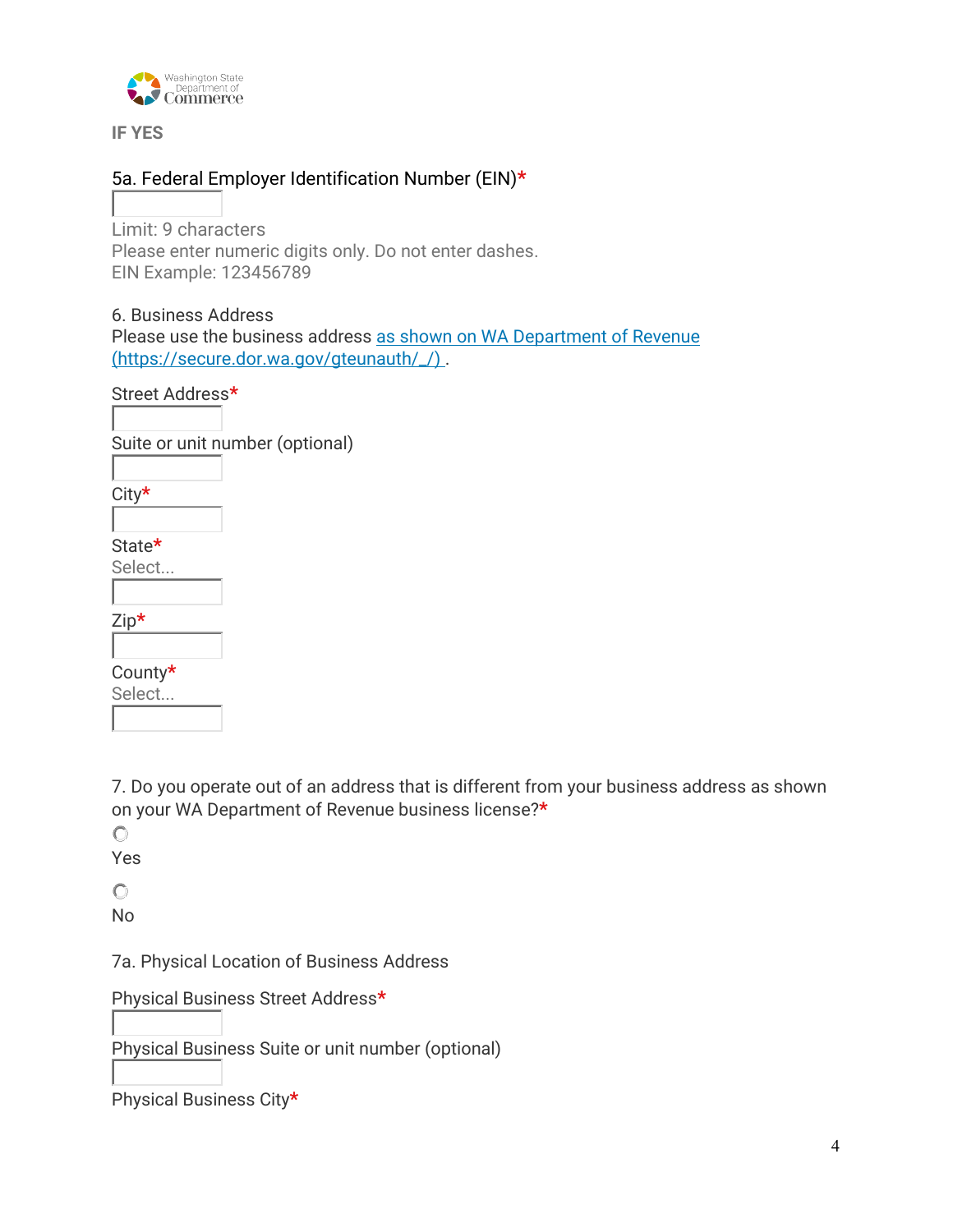| <b>Washington State</b><br>Department of |
|------------------------------------------|
|                                          |
| Physical Business State*                 |
| Select                                   |
| Physical Business Zip*                   |
| Physical Business County*                |
| Select                                   |
| 8. NAICS Code Category*                  |
| Select                                   |

\*For businesses that offer multiple services, such as a yoga studio and café, then select the sector that pertains to the largest source of revenue

**Need help? Review our [FAQs \(https://commercegrants.com/working-washington-grants](https://commercegrants.com/working-washington-grants-border-business-relief/bbr-faqs/)[border-business-relief/bbr-faqs/\)](https://commercegrants.com/working-washington-grants-border-business-relief/bbr-faqs/) and the following support guidance for how to determine your NAICS code.**

- What is a NAICS Code: [https://www.naics.com/what-is-a-naics-code-why-do-i-need](https://www.naics.com/what-is-a-naics-code-why-do-i-need-one/)[one/](https://www.naics.com/what-is-a-naics-code-why-do-i-need-one/)
- Find your 6-digit NAICS Code here:<https://www.naics.com/search>

#### 9. What year did you start your business? **\***

Select...

The year you started your business should be reflected in what the [Washington Department](https://secure.dor.wa.gov/gteunauth/_/)  of Revenue (https://secure.dor.wa.gov/gteunauth//) has on record.

## 10. Please describe your business and its products/services or activities: **\***



Limit: 200 words

11. Please describe the impact that the closure of the Canadian border has had on your business due to the COVID-19 pandemic:**\***



Limit: 200 words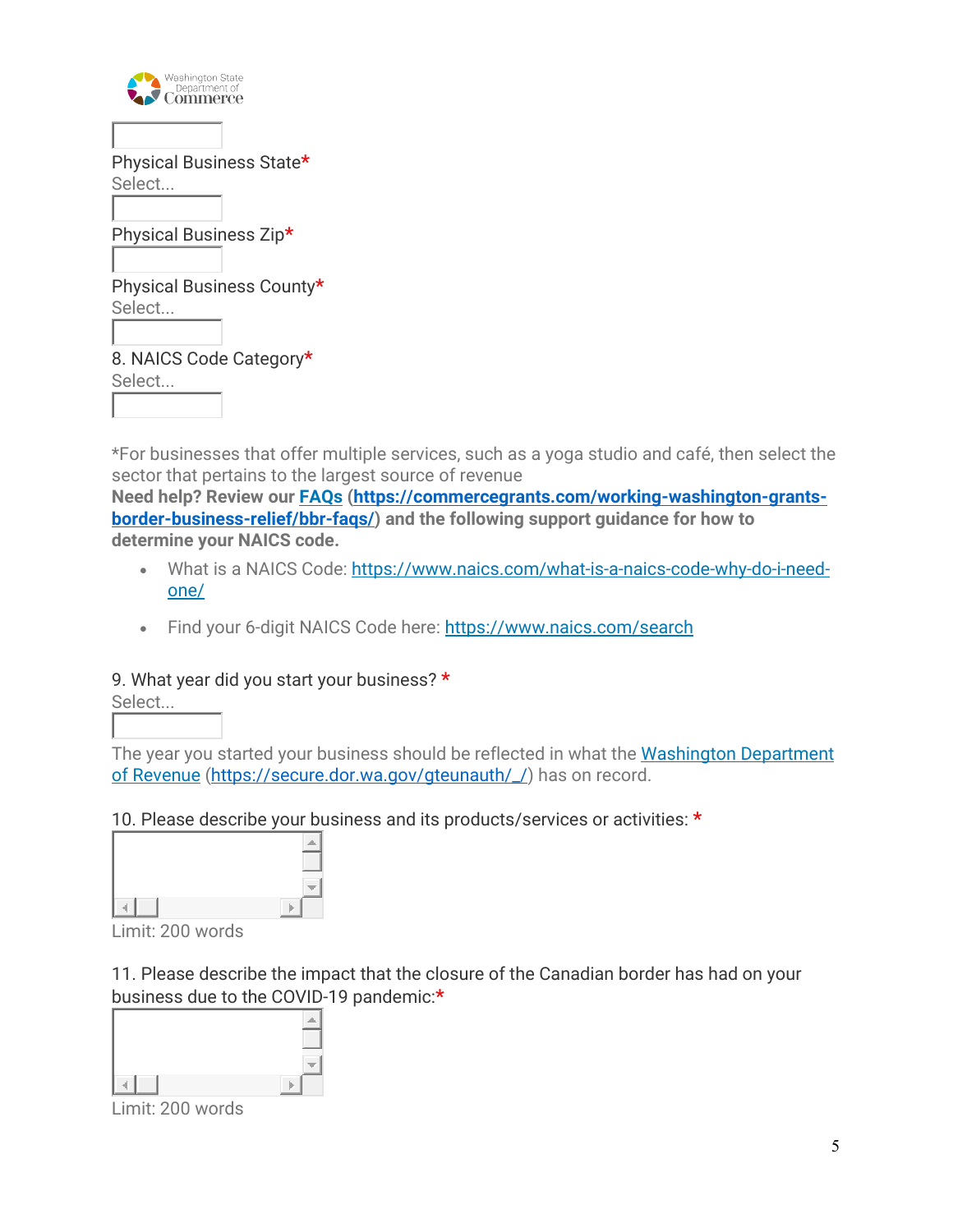

## **BUSINESS BACKGROUND**

## 1. What was your business' gross revenue for calendar year 2019?**\***

 $\mathsf{\dot{S}}$ 

## USD

\*Please enter numeric digits only. Round to the nearest whole number and do not include commas or decimal points. Example: \$85,450.15 would be entered 85450

Gross business revenue is the amount your business earns from selling goods or services before you subtract taxes and other expenses. This should be found on your 2019 tax return or Schedule C Line for Sole proprietors:<https://www.irs.gov/instructions/i1040sc>

## 2. What was your business' gross revenue for calendar year 2020?**\***

 $\mathsf{\dot{S}}$ 

USD

\*Please enter numeric digits only. Round to the nearest whole number and do not include commas or decimal points. Example: \$85,450.15 would be entered 85450

Gross business revenue is the amount your business earns from selling goods or services before you subtract taxes and other expenses. This should be found on your 2020 tax return or Schedule C Line for Sole proprietors:<https://www.irs.gov/instructions/i1040sc>

3. Have you incurred additional costs as a result of the COVID-19 pandemic? For example, you purchased plastic barriers or partitions, PPE for staff, heating lamps, tents or modifications to meet recent safety and public health requirements. Please select the estimated amount.**\***

```
Select... 
\circ$1-$1,000 
\circ$1,001-$3,500 
\circ$3,501-$5,000 
\circ$5,001-$7,500 
\circ$7,501-$10,000 
\bigcirc$10,001-$12,500 
\circ$12,501-$15,000 \bigcirc
```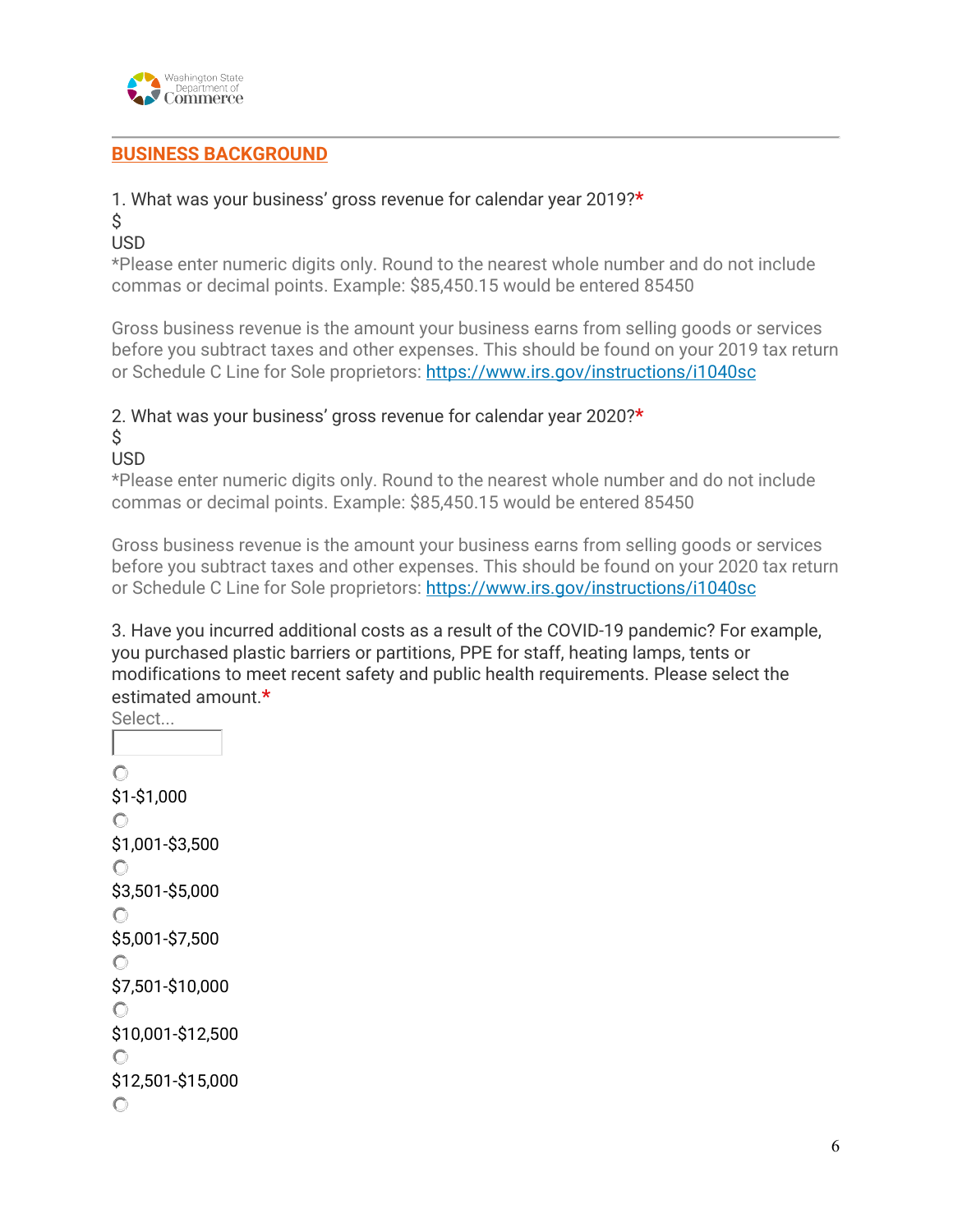

\$15,001-\$17,500  $\mathbf C$ \$17,501-\$20,000  $\circ$ \$20,001-\$22,500  $\circ$ \$1,000-\$5,000  $\circ$ \$22,501-\$25,000  $\mathbf{C}^-$ Over \$25,001

4. My business is at least 51% owned and operated by: **\***  $\Box$ Woman/Women  $\Box$ American Veteran  $\Box$ African American/Black  $\Box$ Hispanic/Latinx  $\Box$ Asian American  $\Box$ Pacific Islander  $\Box$ Native Hawaiian  $\Box$ Alaska Native  $\Box$ Native American  $\Box$ LGBTQ+  $\Box$ I decline to answer  $\Box$ None of the above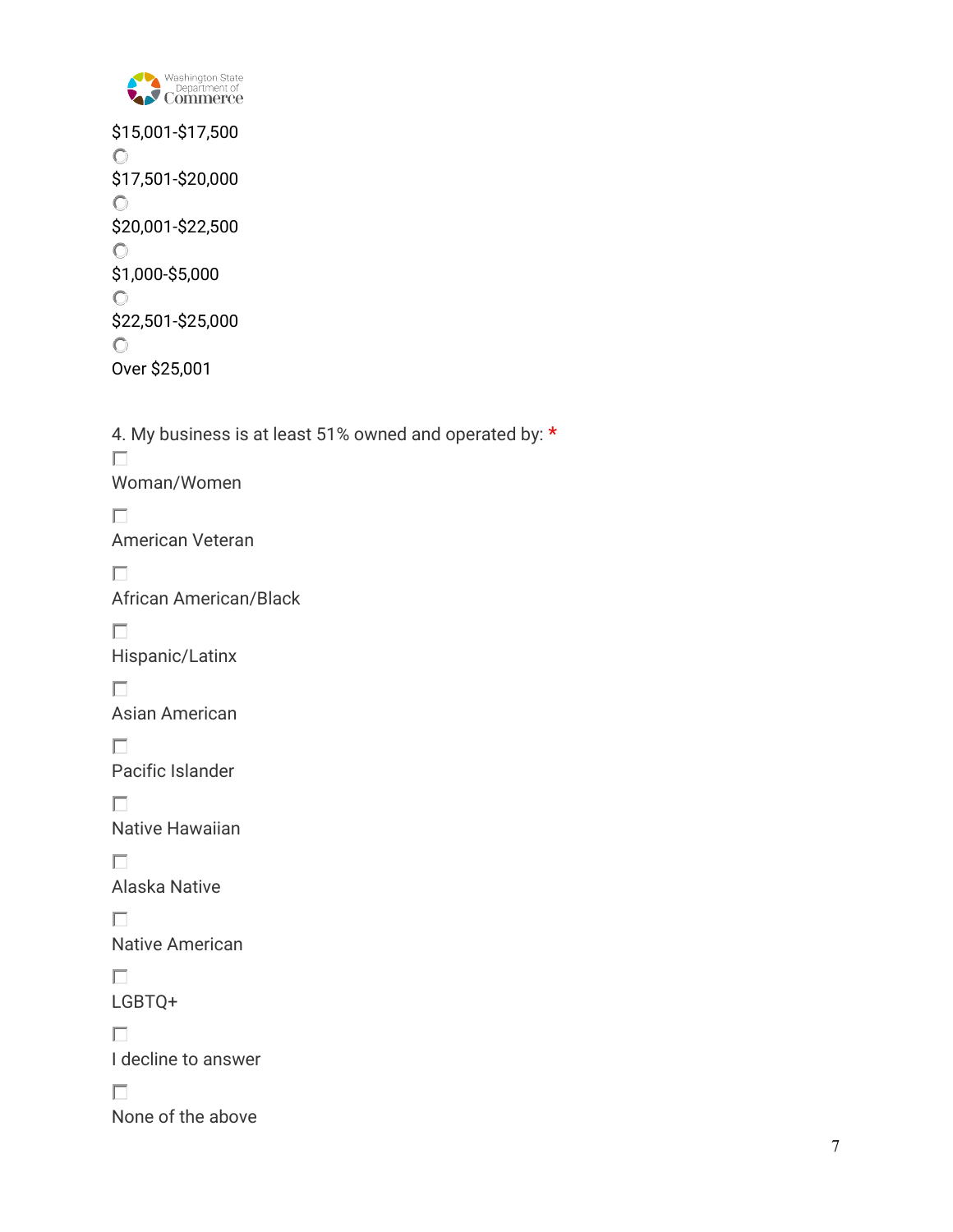

*This means: Owns at least 51% of the business, shows contribution of capital and expertise and controls the managerial and day-to-day operations.*

## **BUSINESS IMPACT**

1. Have you reduced your staffing since March 1, 2020 due to COVID-19? (Do not include yourself)**\***

 $\circ$ Yes  $\circ$ No  $\circ$ 

I have no employees

2. Was your business required to close by government mandate according to Proclamation 20- 25, anytime between March 25, 2020 and June 30, 2021?**\***

 $\circ$ 

Yes

 $\circ$ 

No

 $\bigcirc$ 

I don't know

Please refer t[o Proclamation 20-25](https://www.governor.wa.gov/sites/default/files/proclamations/20-25%20Coronovirus%20Stay%20Safe-Stay%20Healthy%20%28tmp%29%20%28002%29.pdf) [\(https://www.governor.wa.gov/sites/default/files/proclamations/20-](https://www.governor.wa.gov/sites/default/files/proclamations/20-25%20Coronovirus%20Stay%20Safe-Stay%20Healthy%20%28tmp%29%20%28002%29.pdf) [25%20Coronovirus%20Stay%20Safe-Stay%20Healthy%20%28tmp%29%20%28002%29.pdf\)](https://www.governor.wa.gov/sites/default/files/proclamations/20-25%20Coronovirus%20Stay%20Safe-Stay%20Healthy%20%28tmp%29%20%28002%29.pdf) for additional details.

3. Is your business still temporarily closed or operating at reduced capacity?**\***

 $\circ$ Yes  $\circ$ 

No

# **BUSINESS SUPPORT**

1. Indicate whether funding will be used to maintain operations or assist in the reopening of your business if it was forced to temporarily totally close due to the Governor's Proclamation 20-25 ("Stay Safe-Stay Healthy" requirements)?**\***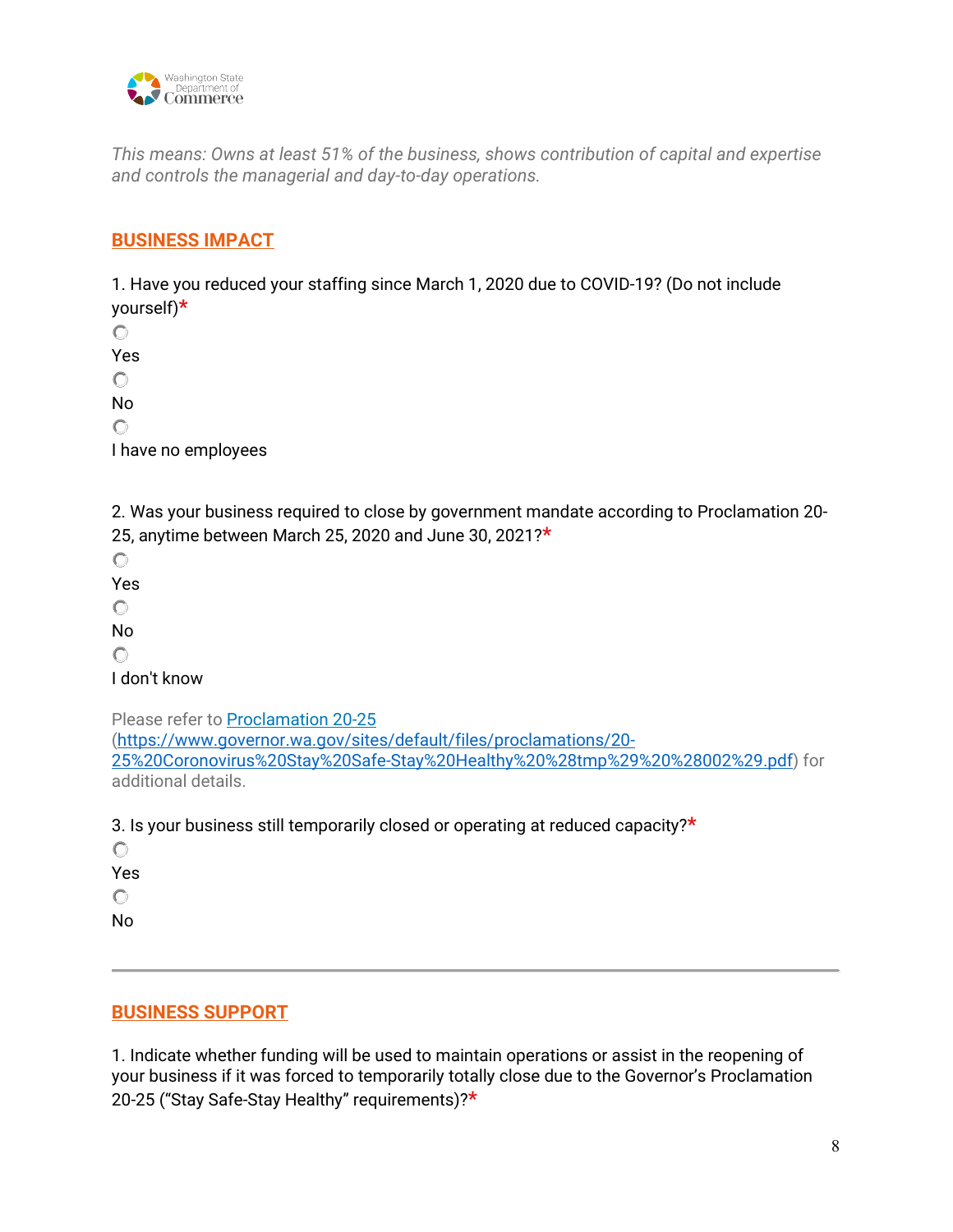

Maintain Operations  $\circ$ Assist in the Reopening

Select "Assist in the Reopening" if you ceased all business activity or did not earn business income for at least one week between March 25, 2020 and March 28, 2021 as a result of [Proclamation 20-25 \(https://www.governor.wa.gov/sites/default/files/proclamations/20-](https://www.governor.wa.gov/sites/default/files/proclamations/20-25%20Coronovirus%20Stay%20Safe-Stay%20Healthy%20%28tmp%29%20%28002%29.pdf) [25%20Coronovirus%20Stay%20Safe-Stay%20Healthy%20%28tmp%29%20%28002%29.pdf\)](https://www.governor.wa.gov/sites/default/files/proclamations/20-25%20Coronovirus%20Stay%20Safe-Stay%20Healthy%20%28tmp%29%20%28002%29.pdf) or any COVID-19-related order issued by the Governor.

2. If awarded a grant, what amount of funding does your business need? (Grant awards must be spent by Dec. 31, 2021)**\***

Select...  $\circ$ \$1,000-\$2,500  $\circ$ \$2,501-\$5,000  $\circ$ \$5,001-\$10,000  $\circ$ \$10,001-\$20,000  $\circ$ \$20,001-\$30,000  $\circ$ \$30,001-\$40,000  $\circ$ \$40,001+

\*\* Selecting an amount does not guarantee that you will receive that amount of funding if awarded.

3. What recovery funding, loans and/or grants have you been awarded and what were the amounts: (Select all that apply)**\*** П I have not received any grants or loans П Paycheck Protection Program (PPP) П Economic Injury Disaster Loans П Other recovery funding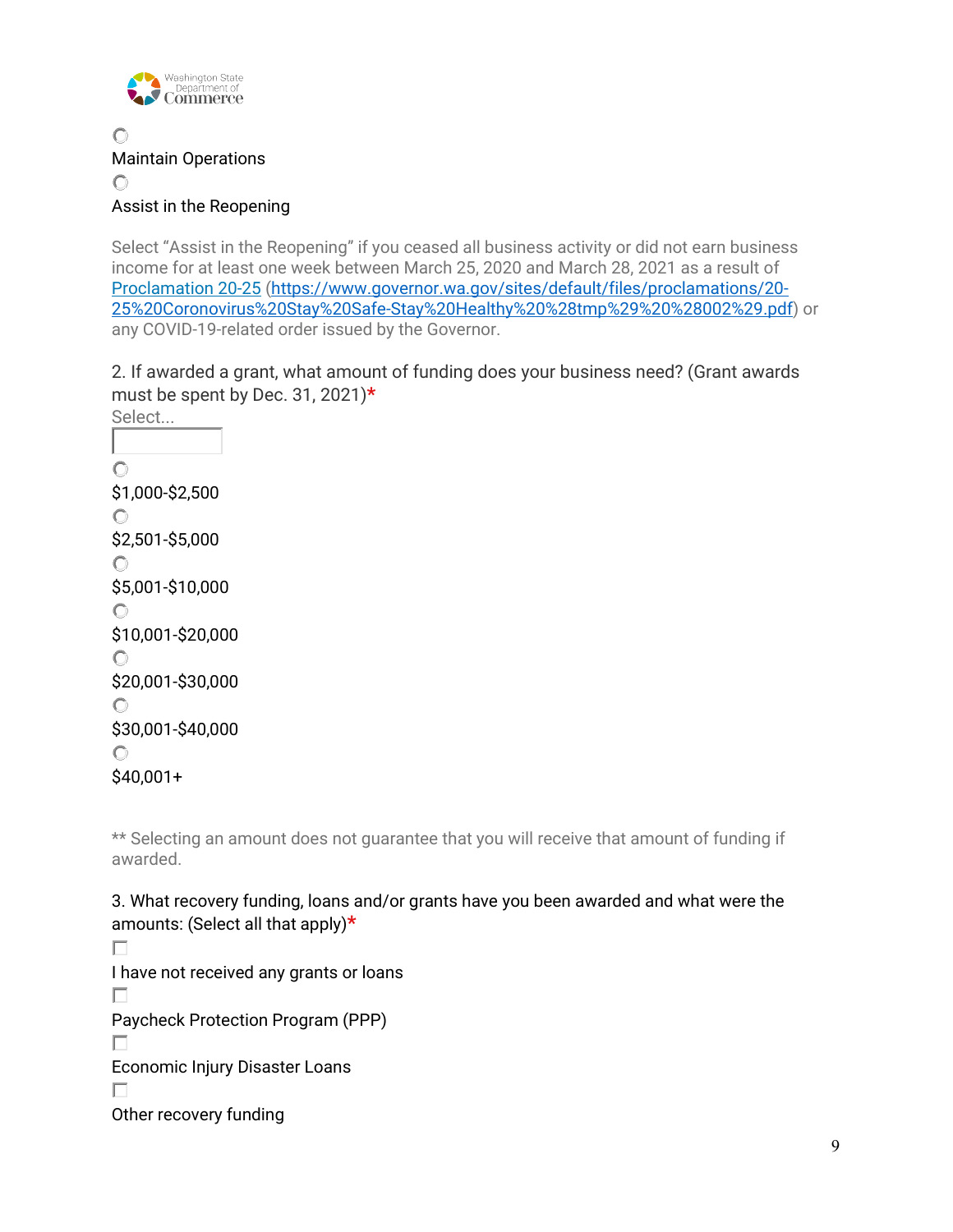

Answering this question does not make you ineligible.

#### **IF PPP**

## 3i. Paycheck Protection Program (PPP): Amount Awarded**\***

\*Please enter numeric digits only. Round to the nearest whole number and do not include commas or decimal points. Example: \$85,450.15 would be entered 85450

# **IF ECONOMIC INJURY DISASTER LOAN**  3ii. Economic Injury Disaster Loans: Amount Awarded**\***

\*Please enter numeric digits only. Round to the nearest whole number and do not include commas or decimal points. Example: \$85,450.15 would be entered 85450

# **IF OTHER RECOVERY FUNDING\*** 3iii. Other Recovery Funding: Amount Awarded

\*Please enter numeric digits only. Round to the nearest whole number and do not include commas or decimal points. Example: \$85,450.15 would be entered 85450

## 4. Would you like Commerce to share your contact information with other organizations that may also have business relief grant funds available?**\***

 $\circ$ 

Yes

 $\circ$ 

No

Commerce will not share your financial information or share your information with any commercial organizations.

## **UPLOADS**

#### Valid Government-issued photo ID (Please submit a photo copy of the front and back of the ID)**\***

#### Choose File

Select up to 2 files to attach. No files have been attached yet. You may add 2 more files.

Acceptable file types: .doc, .docx, .pdf, .jpg, .jpeg, .png

Upload a copy of the business owner's valid photo identification (ID). **This ID must match the business owner who signs this application.** Please submit a photo copy of the front and back of the ID.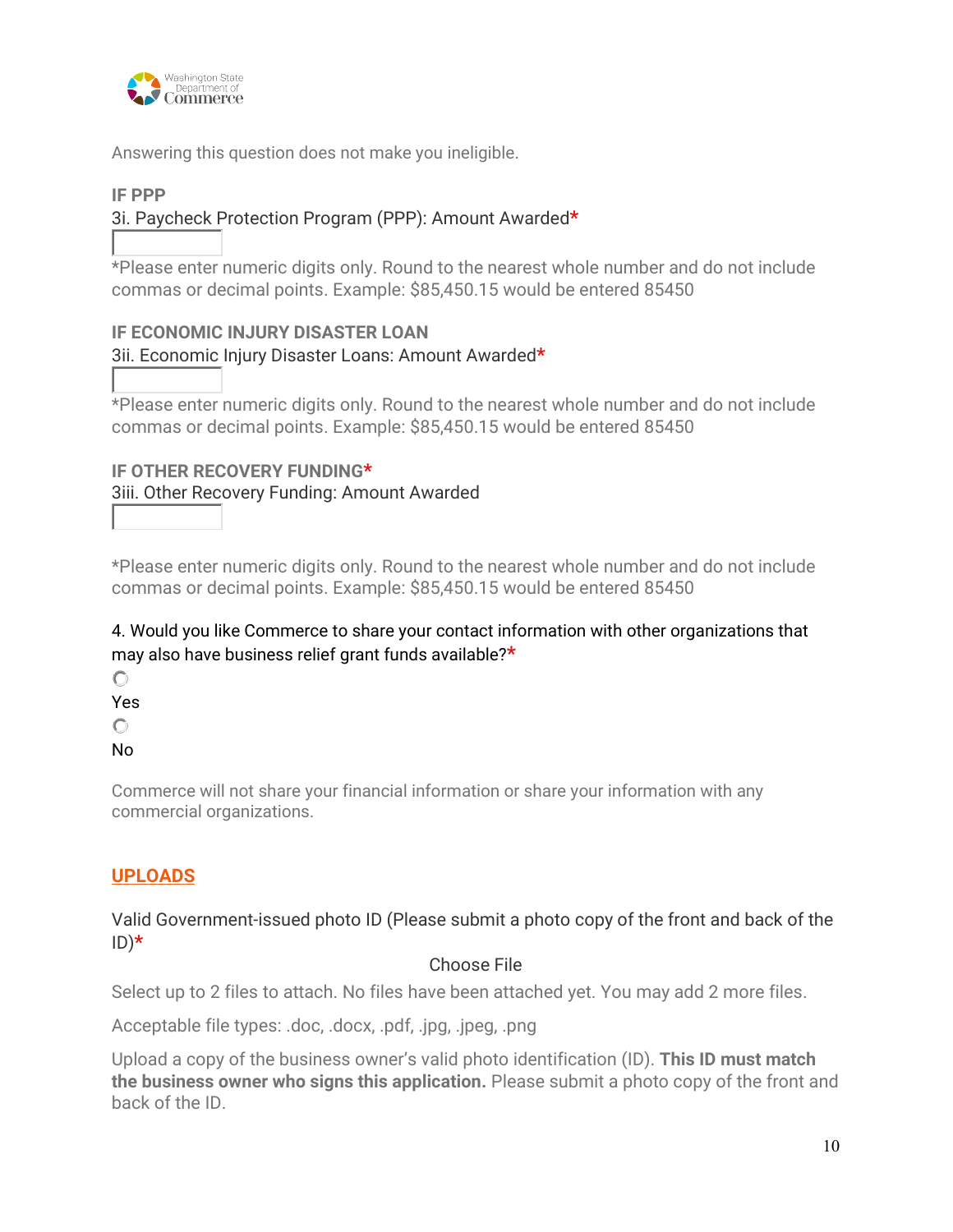

Examples include (submit one): Washington state-issued driver's license/ID card, U.S. Passport book or card, or other valid, state issued or federal issued photo ID.

## **IF NO to Q4b**

#### Tribal-member owned business**\***

#### Choose File

Select up to 2 files to attach. No files have been attached yet. You may add 2 more files.

Acceptable file types: .doc, .docx, .pdf, .jpg, .jpeg, .png

Please upload your registration, or license, (or, may include official letters or Tribal ID) information from a federally recognized tribe.

## **CERTIFICATIONS**

#### **Certification 1**

I certify that I am authorized to submit this proposal on behalf of the business.

 $\Box$ 

Select the checkbox to confirm Certification 1**\***

#### **Certification 2**

I certify this business does not unlawfully discriminate with regard to employees, volunteers, delivery of programs or services, or clients served based on age, sex, religion/creed, race, color, national or ethnic origin, sexual orientation, gender identity or expression, disability, marital status, military or veteran's status, pregnancy or genetic information.

П

Select the checkbox to confirm Certification 2**\***

#### **Certification 3**

I certify the information provided is accurate and duly reflects the applicant's business activities. I attest that, if awarded the Working Washington Grants: Border Business Relief Program funding, the award will be used to cover expenses incurred between March 1, 2020, through December 31, 2021, due to financial hardship caused by the COVID-19 pandemic and that this funding will be used for expenses not covered by other COVID-19 related public or private funding sources.

I acknowledge my business may be asked to provide receipts or additional documentation for up to 6 years following the receipt of any grant funding. If any of the expenses paid with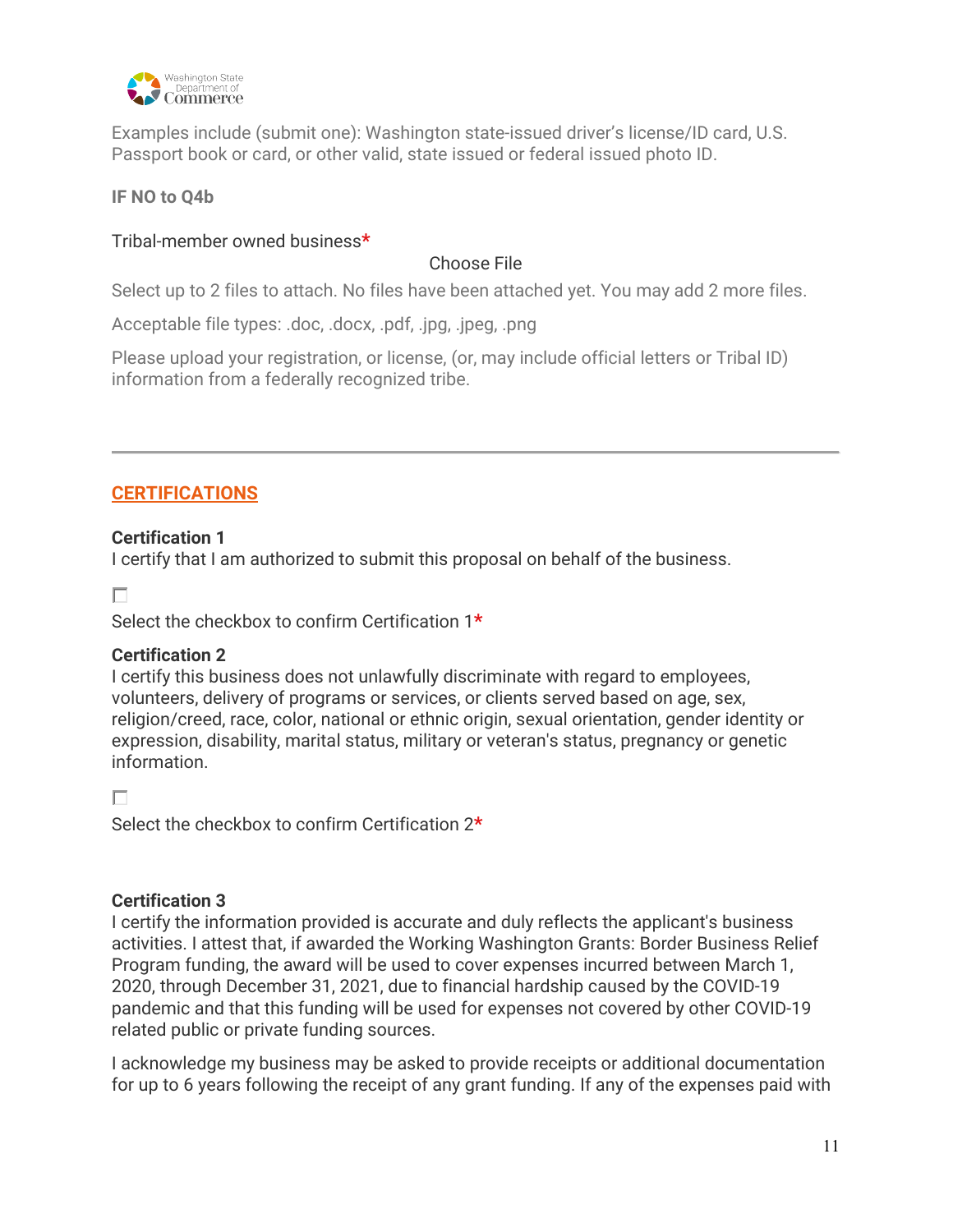

grant money are found ineligible according to Federal Treasury or application guidelines, I agree to reimburse Commerce the full amount of the grant award.

П

Select the checkbox to confirm your Certification 3**\***

#### **Certification 4**

I certify that my business is active and does not have any compliance or regulatory issues with state or federal agencies, as of March 1st, 2020.

П

Select the checkbox to confirm your Certification 4**\***

## **Certification 5**

I certify that my business is not actively pursuing a bankruptcy declaration or actively engaged in current/pending lawsuits.

П

Select the checkbox to confirm your Certification 5**\***

## **Certification 6**

I certify that my business is not in any one of the following categories:

- Licensed marijuana/cannabis operation
- Government entities or elected official offices
- Passive business, investment companies and investors who file a Schedule E on their personal tax returns
- Financial business primarily engaged in the business of lending, such as banks, finance company and factoring company
- Businesses engaged in any socially undesirable activity or activity that may be considered predatory in nature, such as rent-to-own businesses and check cashing businesses
- Businesses of a prurient sexual nature ("adult" businesses)
- Businesses primarily engaged in political or lobbying activities
- Businesses that restrict patronage for any reason other than capacity or age restrictions due to regulations
- Businesses disbarred by the federal government

## П

Select the checkbox to confirm your Certification 6**\***

**Signature**